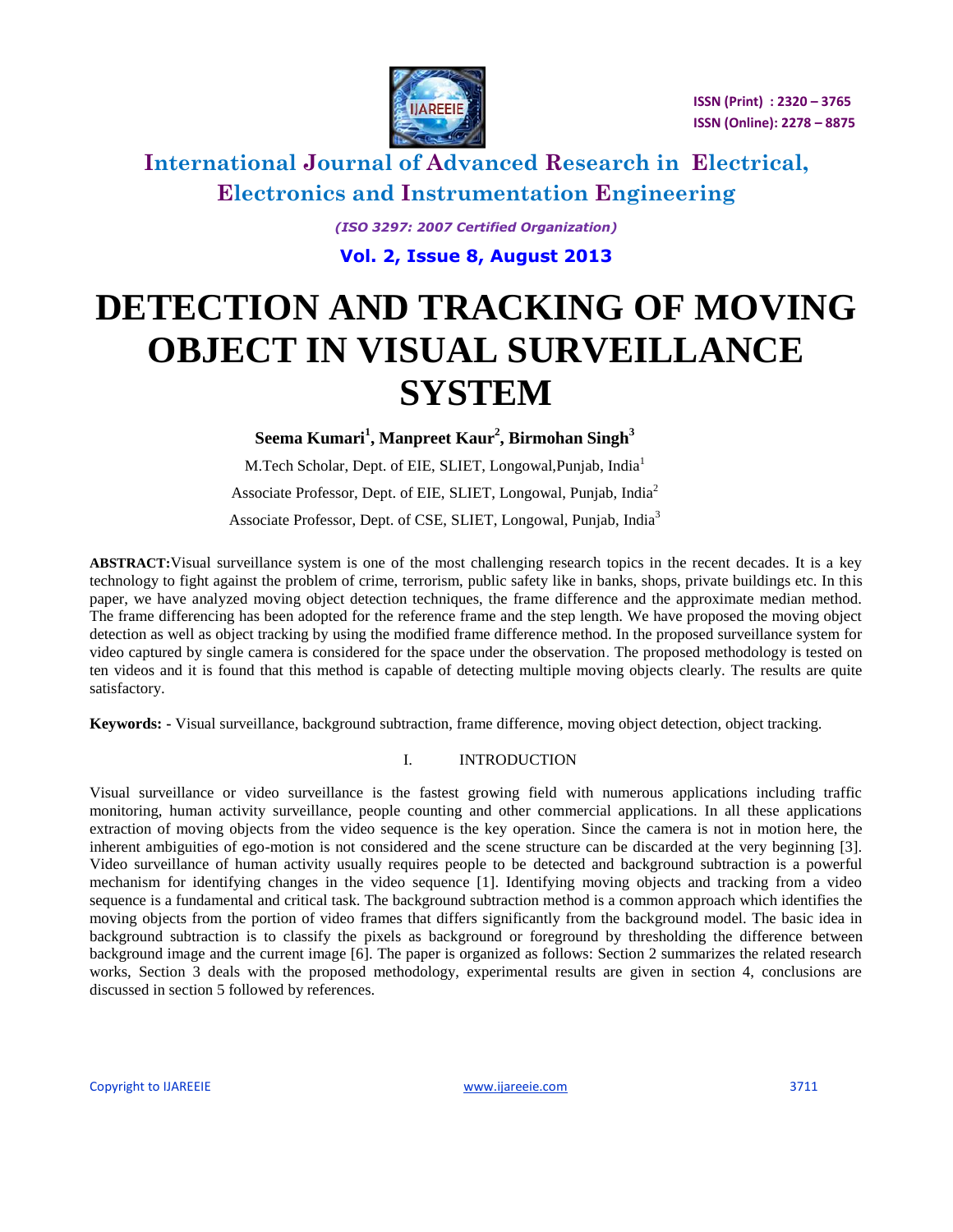

*(ISO 3297: 2007 Certified Organization)*

### **Vol. 2, Issue 8, August 2013**

#### II. RELATED RESEARCH WORK

A number of methods tried by the researchers for detection and tracking of moving object have been reported in the recent years. Falah E. Alsaqre and Yuan Baomng [3] presented an algorithm to perform moving object tracking for video surveillance systems. The moving objects extracted by the background subtraction method. It used two basic information structures such as a list of all active moving objects and their features and information about matching. Jiang Dan and Yu Yuan [4]proposed the method for multiple objects motion-tracking based on both region and feature tracking for the realtime surveillance system. An adaptive background subtraction method was adopted for motion detection, and real-time tracking was realized by extracting the features of moving objects and matching. The tracking method could be achieved efficiently in different lighting and weather conditions.Dunne and Matuszewski [5] presented a localized object detection technique. It used a localized temporal difference change detector and a particle filter type to detect possible trackable objects. It found a point within a detected object at which a particle filter tracker might be initialized.Sudheer Reddy Bandi et al. [6] had analyzed three background modeling methods such as median value, change detection mask and histogram based modeling technique and two background subtraction algorithms namely the frame difference and approximate median. The best result was obtained with median value method for background modeling and frame difference method for background subtraction but there was the problem of errors when the scene changed in the part of the background. Pranab kumar dhar et al. [7] had proposed an enhanced edge localization mechanism and gradient directional masking to detect moving object in video surveillance system. The appropriate directional masking was used to detect moving object.

We have proposed the moving object detection as well as object tracking by using the modified frame difference method. In the proposed surveillance system single static camera is connected with the space under the observation. The paper provides an effective method for moving object detection and tracking with the stationary background scene. In the proposed methodology, first the videos are separated as frames and pre-processing methods are used for color conversion and to subtract the foreground object from the background after the selection of a reference frame. The moving object is detected by using the modified frame difference method. The moving object is then tracked by constructing the boundingbox.

#### III. PROPOSED METHODOLOGY

The proposed methodology has been divided into different modules. Video is read frame wise in the first module. The first frame is initialized as the reference frame at the beginning of the system. The intensity values of the current frames are subtracted from the reference frame to extract the foreground image. The morphological operations are performed to remove the noise.The proposed method aims to extract the moving objects from an input video sequence and then tracking the object as shown in Figure 1.

#### A. INPUT VIDEO

The input video format taken in this paper is AVI. AVI stands for audio video interleave. An AVI file actually stores audio video data under the format RIFF (Resource Interchange File Format). In AVI files, audio data and video data are stored next to each other, so that synchronous audio with-video playback can be allowed. Audio data is usually stored in AVI files in uncompressed pulse code modulation format with various parameters. Video data is usually stored in AVI files in compressed format with various parameters and codec [8]. The video captured is in AVI format and this video is read as frames which are 29 frames per second.The method is tested on ten input videos. The experiment is done to check the efficiency of the system.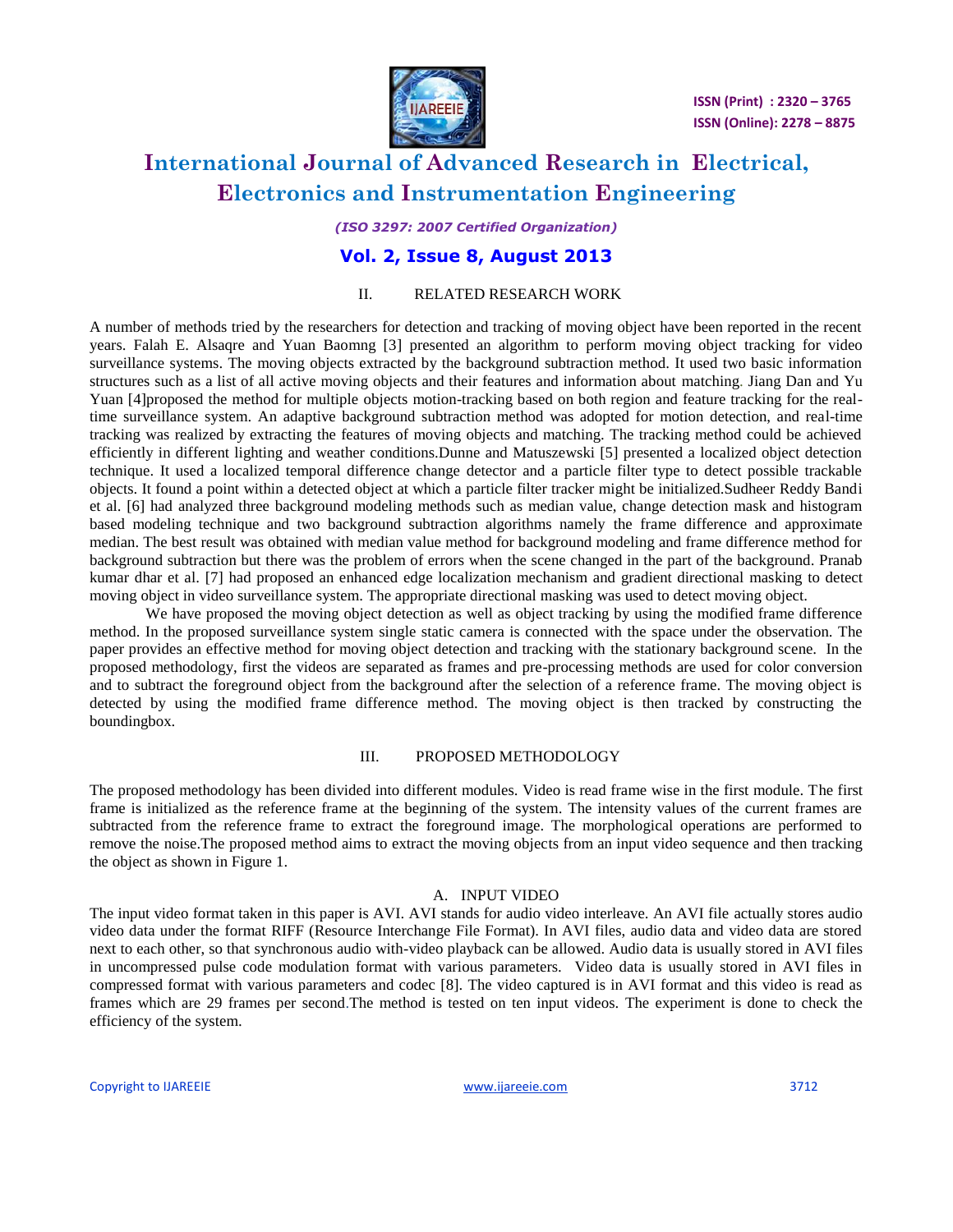

*(ISO 3297: 2007 Certified Organization)*

### **Vol. 2, Issue 8, August 2013**

#### B. MOVING OBJECT DETECTION SYSTEM

This section of the proposed methodology consists of four subsections that is referenced frame selection, step length selection, morphological operations and the detection part.

#### *a) Reference Frame Selection (RFS)*

The background subtraction method used for separating the moving object from its background requires an initial reference frame or background frame before updating the next sequence [7]. While selecting the reference frame, care is taken to avoid the overlapping of the image or the chances of missing any important information from the video sequences.We have selected first frame as the reference frame.



**Figure 1. Block diagram of proposed methodology**

#### *b) Step Length Selection*

The proper step length is selected by subtracting the reference frame and the next frame with an experimentally selected step length. The small step length will increase the computational time and other overheads while bigger step length will reduce the computational time but we will miss some important information. So the appropriate step length has to be selected which we have selected on the basis of experimental results. The step length of two is selected in this paper after the selection of reference frame. The results achieved for two different videos are shown in Figure 2.Figure2 shows the selection of proper frames to get the frame difference results. Improper selection of reference frame and step length may result in overlapping or missing of important information from the video. Figure 2(a), 2(d) indicates reference frame. Figure 2(b), 2(e) are the current frames, Figure 2(c) and Figure 2(f) shows the result output achieved after the frame differencing.It is clear from the Figure 2(c) that there is an overlapping and repetition of a moving object. The moving object is indicated in a circle marked with red and the overlapping or repetition is in circle marked with green. Figure 2(f) shows the proper selection of the reference frame as the moving object is detected clearly without any overlapping, repetition and the loss of information.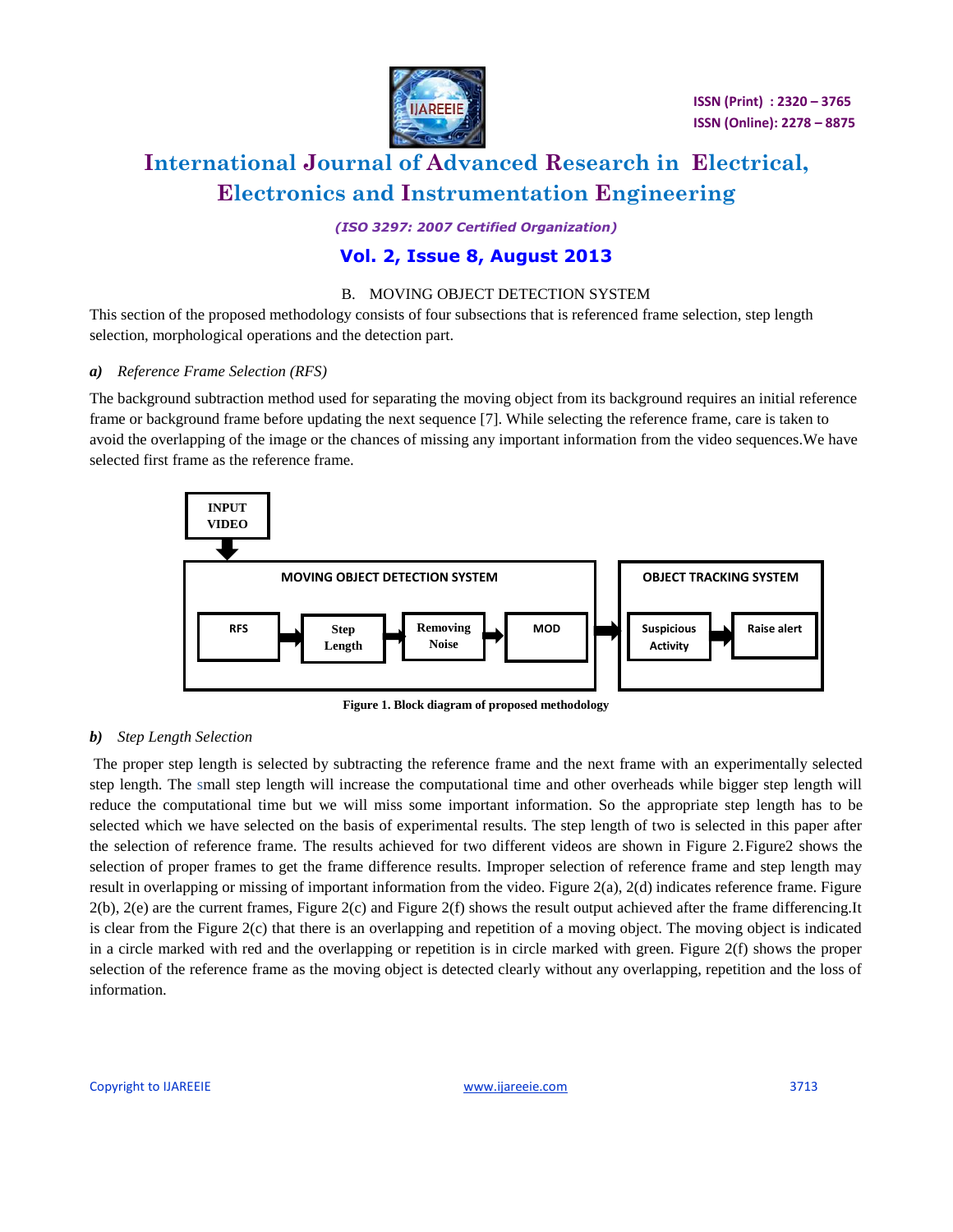

*(ISO 3297: 2007 Certified Organization)* **Vol. 2, Issue 8, August 2013**



**Figure2. Reference Frame Selection** 

#### *c) Removing Noise*

In this paper the morphological operations are performed to remove the noise. The morphological operations are performed on binary images where the pixel values are either 0 or 1. Morphology is a broad set of image processing operations that process images based on shapes. Morphological operations apply a structuring element to an input image, creating an output image of the same size. The most basic morphological operations are dilation and erosion. In a morphological operation, the value of each pixel in the output image is based on a comparison of the corresponding pixel in the input image with its neighbors [8]. Some noises occurring due to the factors like light variation and airborne effects affects the performance of object detection. These noises are affecting the performance and accuracy of the system, thus needed to remove. Erode and dilate operations are used to remove the noise.

#### *d) Moving Object Detected (MOD)*

It is an important section of this paper, here the video which is converted to frames are compared to the reference frame and the frame which contains the moving object in it shows the difference in the movement of the objects. Background subtraction is one of the key techniques for automatic video analysis, especially in the domain of video surveillance where it needs to be the first step to detect the moving object in the scene. It is a powerful mechanism for detecting changes in a sequence of images. It is used to find the total or sudden change in intensity of the video. There are different methods are of background subtraction, these methods are implemented using varying complexity [6]. In this paper the modified frame difference method has been used to get the better and efficient output.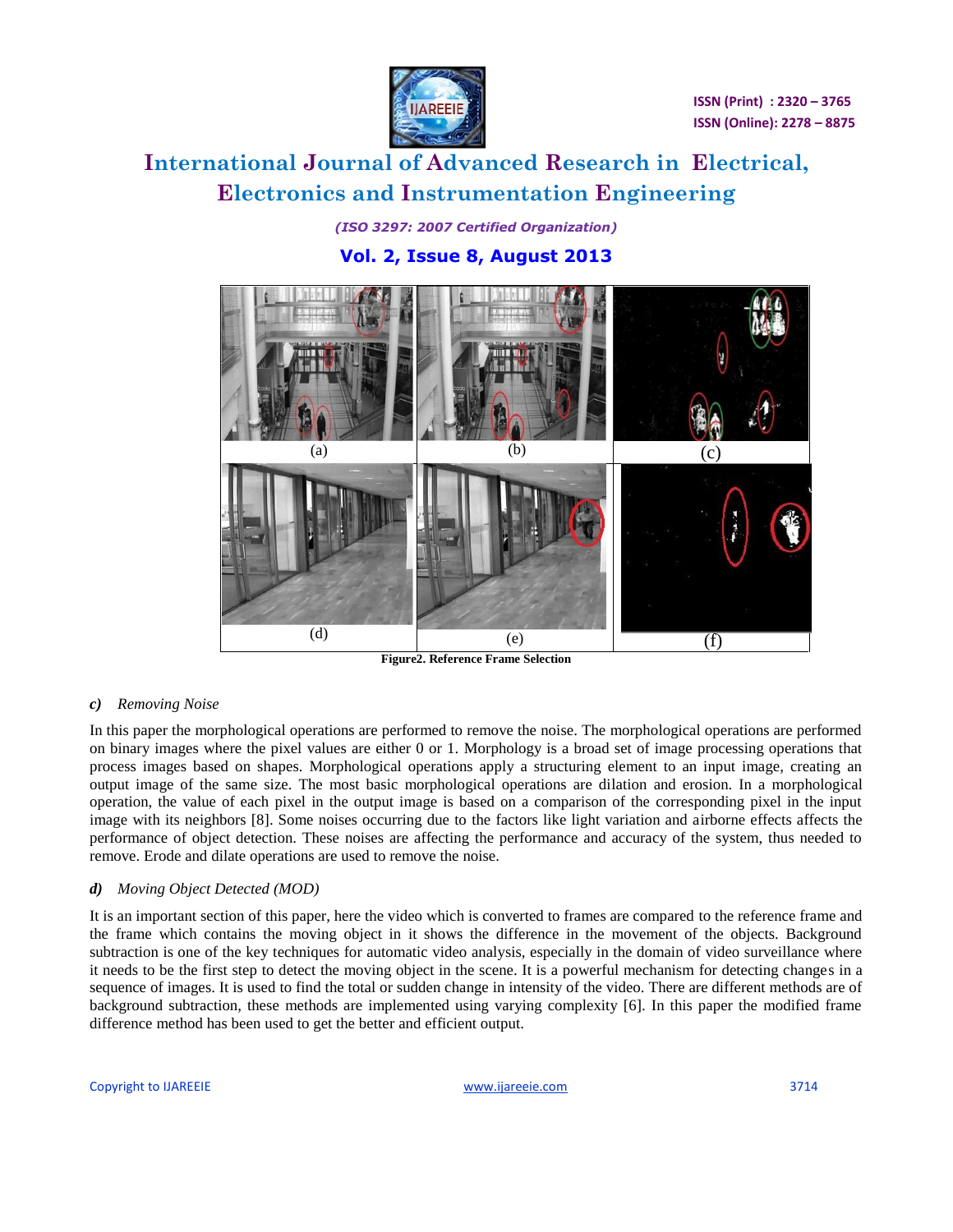

*(ISO 3297: 2007 Certified Organization)*

### **Vol. 2, Issue 8, August 2013**

#### i. Frame Difference Method

The frame difference method is a kind of algorithm for detection of moving objects using adjacent frames difference in a video sequence. The frame difference method is the simplest method to examine the changes between the adjacent frames in a video sequence. Its basic principle is carrying on the change examined by using the similarity of adjacent frames in video sequences, through the difference of frames, then threshold the difference image and determine moving object. In the process of moving object detection, this method compares the gray value of corresponding pixels from continual two frames images in the image sequence directly, and calculates their difference value according to rule[6]. For each pixel, the difference is compared as per equation (1).

$$
|f_k(x, y) - f_{k-1}(x, y)| > Threshold
$$
\n(1)

 $f_k$  is the current frame,  $f_{k-1}$  is the previous frame and k is the frame number. If the difference value is bigger than the threshold value, pixels are taken as foreground or moving region of the scene else it is 0.

#### ii. Approximate Median Method

This is a recursive method for estimating a background model. Each pixel in the background model is compared to the corresponding pixel in the current frame, and then it is incremented by one if the new pixel is larger than the background pixel and decremented by one if smaller than the background pixel. A pixel in the background model converges to a value where half of the new incoming pixels are larger than its value and half are smaller. This value is known as the median. The approximate median has been selected because it handles slow movements also, which are often the case in our environment, better than the frame differencing method. Here on this method, background frame is updated each time, if the deviation is either more than threshold value or it is less than the threshold value [6].

#### iii. Modified Frame Difference Method

The modified frame difference method is a kind of algorithm for detection of moving objects using frame difference at selected step length in a video sequence. The modified frame difference method is the simplest method to examine the changes between the frames in a video sequence. Its basic principle is that the changes is examined byusing the similarity of frames in video sequences at selected step length, through the difference of frames, then threshold the difference image and determine moving object. In the process of detecting moving objects, this method compares the gray value of corresponding pixels from the frames images in the image sequence directly, and calculates their difference value according to the given algorithm.

The major disadvantage of the frame difference method is that, the foreground is not detected clearly, again in approximate method the foreground is detected clearly but the background modeling is to be done. The background modeling is hard and time consuming, so the computational time is much more than the frame difference method. In the modified frame difference method, the foreground pixels are set to 1, if the deviation is more than the threshold value else it is set to 0. Background modeling is not required in modified frame difference method. The main advantage of the modified frame difference method is that the foreground is detected clearly and since background modeling is not required here, it takes less computational time. The algorithm for the modified frame difference method is given below:

$$
If \left( frame_{diff} > Threshold \right)
$$

$$
fg(k,j)=1;
$$

else

Copyright to IJAREEIE [www.ijareeie.com](http://www.ijareeie.com/) 3715  $fg(k, j) = 0; end$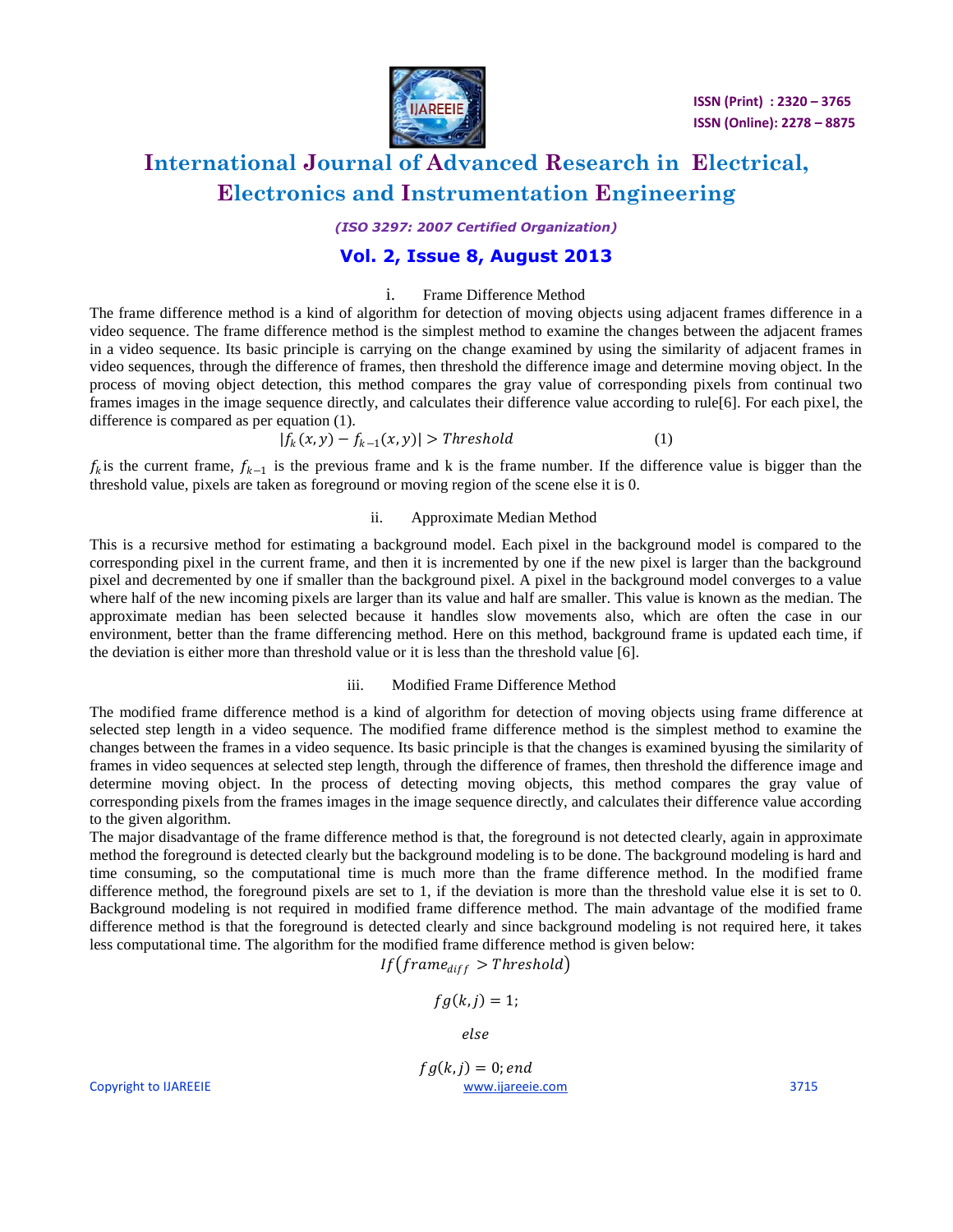

*(ISO 3297: 2007 Certified Organization)*

### **Vol. 2, Issue 8, August 2013**

It gives the algorithm for modified frame difference, where if the frame difference ( $frame_{diff}$ ) is above the value of manually selected threshold value then the foreground  $(fg)$  will be 1 else 0, provided the foreground is set at 0 initially. In the proposed methodology, first the frame gap is selected by using the frame differencing. The background subtraction is performed using proposed modified frame difference method to obtain the moving region efficiently. The comparison between the above three methods is shown in Table1.

| Methods                       | Number of Frames             | Number of Frames      | Number of Frames      | Number of Frames      |
|-------------------------------|------------------------------|-----------------------|-----------------------|-----------------------|
|                               | Read=20                      | $Read = 40$           | $Read = 60$           | $Read = 80$           |
| Frame<br>difference<br>method | $E_t$ = 11.077711sec         | $E_t = 16.681398$ sec | $E_t = 21.470048$ sec | $E_t$ = 27.898928sec  |
| Approx.<br>median<br>method   | $E_t = 9.875688 \text{ sec}$ | $E_t = 19.083763$ sec | $E_t = 28.075134$ sec | $E_t = 36.398993$ sec |
| Proposed<br>Method            | $E_t$ = 6.107433 sec         | $E_t$ = 11.642959 sec | $E_t$ = 17.501209 sec | $E_t$ = 22.292719 sec |

Table 1.Comparison of Frame Difference Method, Approximate Median Method with Proposed Method

Table1 shows the number of frames read by three methods in different elapsed time  $(E_t)$ . Here one video is read upto  $20<sup>th</sup>$ , 40<sup>th</sup>, 60<sup>th</sup>, and 80<sup>th</sup>. The computational time( $E_t$ ) is recorded upto 20<sup>th</sup> frame for three different methods which is 11.077711 seconds for frame difference method, 9.875688 seconds for approximate median method and 6.107433 seconds for the modified frame difference method. Similarly for the 40<sup>th</sup> frame it is 16.681398 seconds, 19.083763 seconds and 11.642959 seconds. Again for  $60^{th}$  frame it is 21.470048 seconds, 28.075134 seconds and 17.501209 seconds so on. Hence it is clear that the modified frame difference method is computationally faster than the other two methods. From the table is concluded that the output is more clear by using the proposed method. Hence the method maintains more accuracy than the other two methods. It can be concluded from here that the use of proposed method takes less elapsed time to read the equal number of frames as compare to frame difference and approximate median method. The Table1 shows that this method has more computational speed.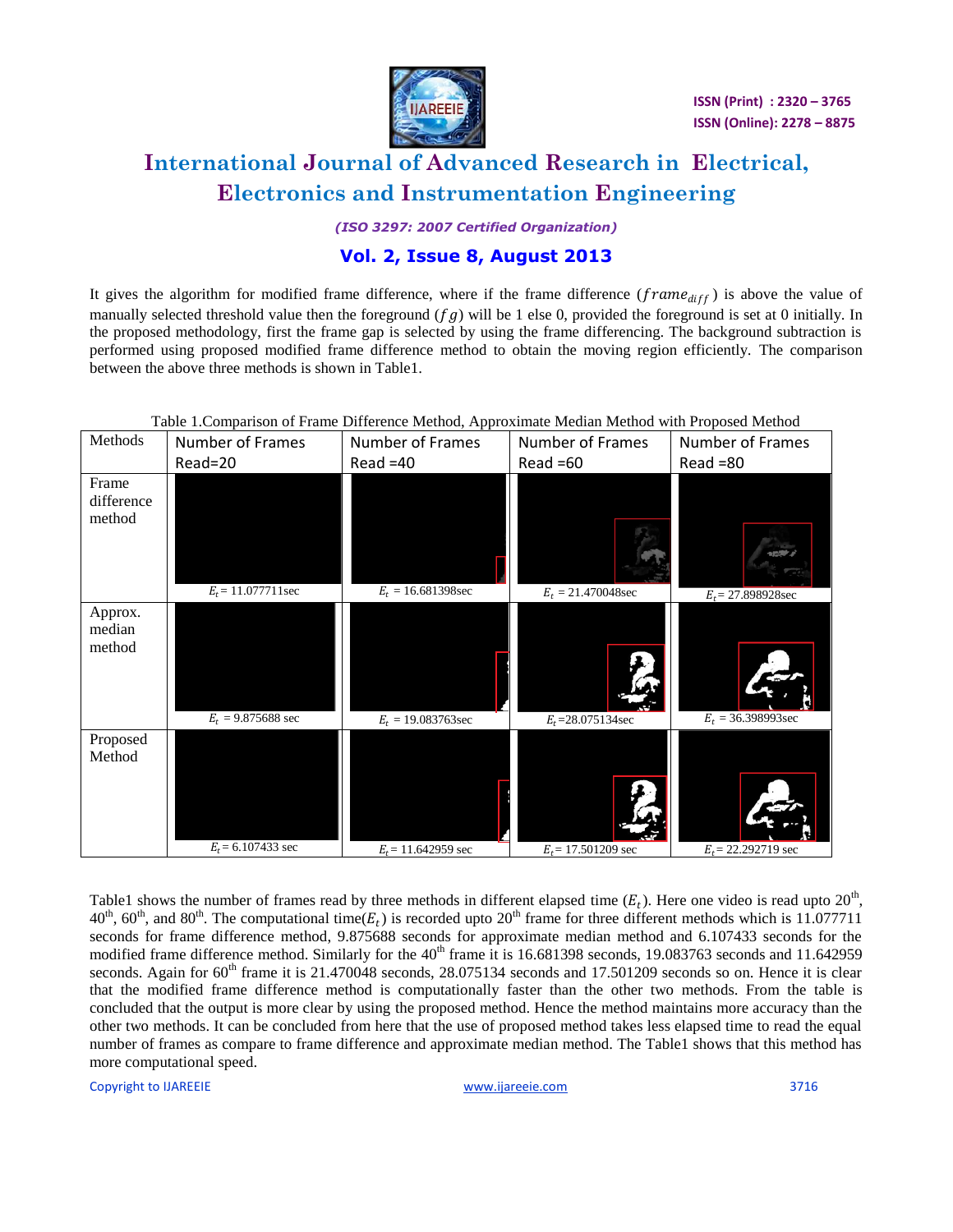

 **ISSN (Print) : 2320 – 3765 ISSN (Online): 2278 – 8875**

# **International Journal of Advanced Research in Electrical, Electronics and Instrumentation Engineering**

*(ISO 3297: 2007 Certified Organization)*

### **Vol. 2, Issue 8, August 2013**

#### IV. OBJECT TRACKING SYSTEM

This section of the proposed methodology consists of two subsections that is tracking suspicious activity and then raising an alarm**.**

#### *A. Suspicious Activity*

Object tracking is the method for detection of moving objects of interest and plotting its route by analyzing them. The main objective of the object tracking is to detect the moving object in a video sequence. The bounding box is constructed to isolate the area of interest in the video sequence and is similar to key region processing. This can be made easily by calling the (Bounding Box) property of the (regionprops) function [6]. The rectangular shape boundingbox is constructed; the area of the moving object is labeled inside the rectangle with the dotted linestyle of red edge color in the output. As the object is moves in the system, it is detected by moving object detection system then by constructing the boundingbox the object is tracked step by step according to its movements continuously.



(e)Frames read upto 158 (f) Frames read upto 160 (g) Frames read upto 162 (h) Frames read upto 164



Figure 3. Showing step by step object tracking continuously

Figure 3 shows the tracking of the object detected, step by step according to the selected step length. Figure 3(a) shows that, as the movement is detected in the area under the observation. It is then tracked for the first time and from that instance the object is tracked continuously from one frame to the next frame as shown in Figure 3(b), 3(c), 3(d), 3(e), 3(f), 3(g), and 3(h). It shows that even the slow movement is also detected and tracked easily.

#### *B. Raise Alert*

As the moving object is tracked a recorded sound is generated to make the system alert. Every time when there is any movement in the system is being tracked then the sound is to be generated. The sound generated can be the beep sound or any other music we want to input to the system. The music input to the system is in wav format. Waveform Audio File Format (WAVE, or more commonly known as WAV due to its filename extension) is a [Microsoft](http://en.wikipedia.org/wiki/Microsoft) and [IBM](http://en.wikipedia.org/wiki/International_Business_Machines) [audio file](http://en.wikipedia.org/wiki/Audio_file_format)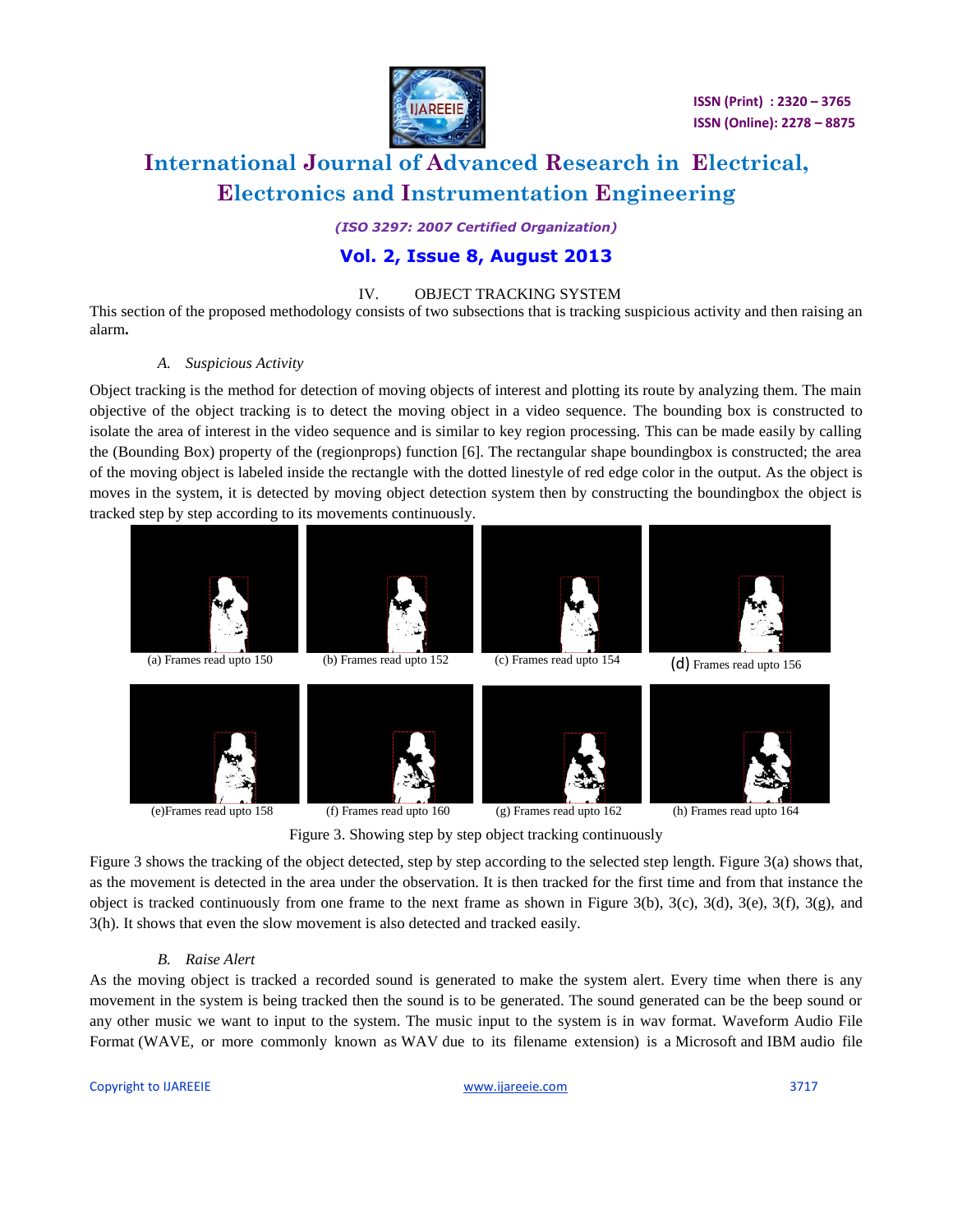

*(ISO 3297: 2007 Certified Organization)*

### **Vol. 2, Issue 8, August 2013**

format standard for storing an audio bitstream on [PCs](http://en.wikipedia.org/wiki/Personal_computer) [9]. Using the beep sound to generate alarm takes less computational time than generating any other sound.

#### V. EXPERIMENTAL RESULTS

Testing the system, first begin with loading the acquired video to the software. Test videos have been captured with the camera by putting it in a static position inside a small room. During the testing, ten videos are input to the system one by one. The video has been captured in different conditions, to check the accuracy of the system.The proposed method gave a very satisfactory output in detecting and tracking the moving object then raising an alarm. It gives more computational speed in terms of Elapsed time. Different video has been captured from the single fix camera. Five test videos are taken as an example to check the performance of the method which is shown in given tables.

|                              | $\frac{1}{2}$ and $\frac{1}{2}$ and $\frac{1}{2}$ and $\frac{1}{2}$ are $\frac{1}{2}$ and $\frac{1}{2}$ are $\frac{1}{2}$ and $\frac{1}{2}$ and $\frac{1}{2}$ are $\frac{1}{2}$ |         |                          |                    |            |            |                    |  |
|------------------------------|---------------------------------------------------------------------------------------------------------------------------------------------------------------------------------|---------|--------------------------|--------------------|------------|------------|--------------------|--|
| <b>Methods</b>               | <b>Numbers</b>                                                                                                                                                                  | Pixel   | Elapsed Time(in seconds) |                    |            |            |                    |  |
|                              | of Frames                                                                                                                                                                       |         | Video1                   | Video <sub>2</sub> | Video3     | Video4     | Video <sub>5</sub> |  |
|                              | Read                                                                                                                                                                            |         |                          |                    |            |            |                    |  |
| Frame Difference<br>Method   | 200                                                                                                                                                                             | 640*480 | 93.048595                | 97.529161          | 130.613503 | 97.529161  | 106.935329         |  |
| Approximate Median<br>method | 200                                                                                                                                                                             | 640*480 | 165,056719               | 164.147364         | 164.693469 | 164.147364 | 106.935329         |  |
| Proposed Method              | 200                                                                                                                                                                             | 640*480 | 82.642254                | 76.643026          | 78.729981  | 76.643026  | 79.314942          |  |

|  |  | Table 2. Elapsed time for detection and tracking of moving object |  |
|--|--|-------------------------------------------------------------------|--|
|  |  |                                                                   |  |

The techniques which we discussed in our method frame difference method, approximate median method and modified frame difference method. The best output has been achieved at a threshold of 20 using the modified frame difference method in terms of computational time, accuracy and computational complexity.

#### VI. CONCLUSIONS

The proposed methodology extracts the foreground from the input video effectively and tracks the moving object. The methodology provides the flexibility of choosing the threshold value. The small and slow moving object can be detected accurately. Computational speed is faster in terms of elapsed time. An alarm is raised as the moving object is detected and tracked in the system. Future work will be directed towards achieving the following issues such as: Object classifications, Shadow removal and removing false alarm.

#### **REFERENCES**

- [1] Haritaoglu I., Harwood D. and Davis L.S., "W4: Real-Time Surveillance of people and their Activities", Proceedings of the IEEE Transactions on Pattern Analysis and Machine Intelligence, Volume 22, no. 8, pp. 809-830, 2000.
- [2] Hu W., Tan.T, Fellow, IEEE, Wang L. and Maybank S., "A Survey on Visual Surveillance of Object Motion and Behaviors",IEEE Transactions On Systems, Man, And Cybernetics—Part C: Applications And Reviews, Volume 34, no. 3, pp. 334-352, 2004.
- [3] Alsaqre F.E., Baomng Y., "Multiple Moving Objects Tracking For Video Surveillance Systems",ICSP'O4 Proceedings, Volume 13 no.04, pp.1301- 1305, 2004.
- [4] Dan J. and Yuan Y., "A Multi-object Motion-tracking Method for Video Surveillance",Eighth ACIS International Conference on Software Engineering, Artificial Intelligence, Networking, and Parallel/Distributed Computing, Volume 01, pp.402-405, 2007.